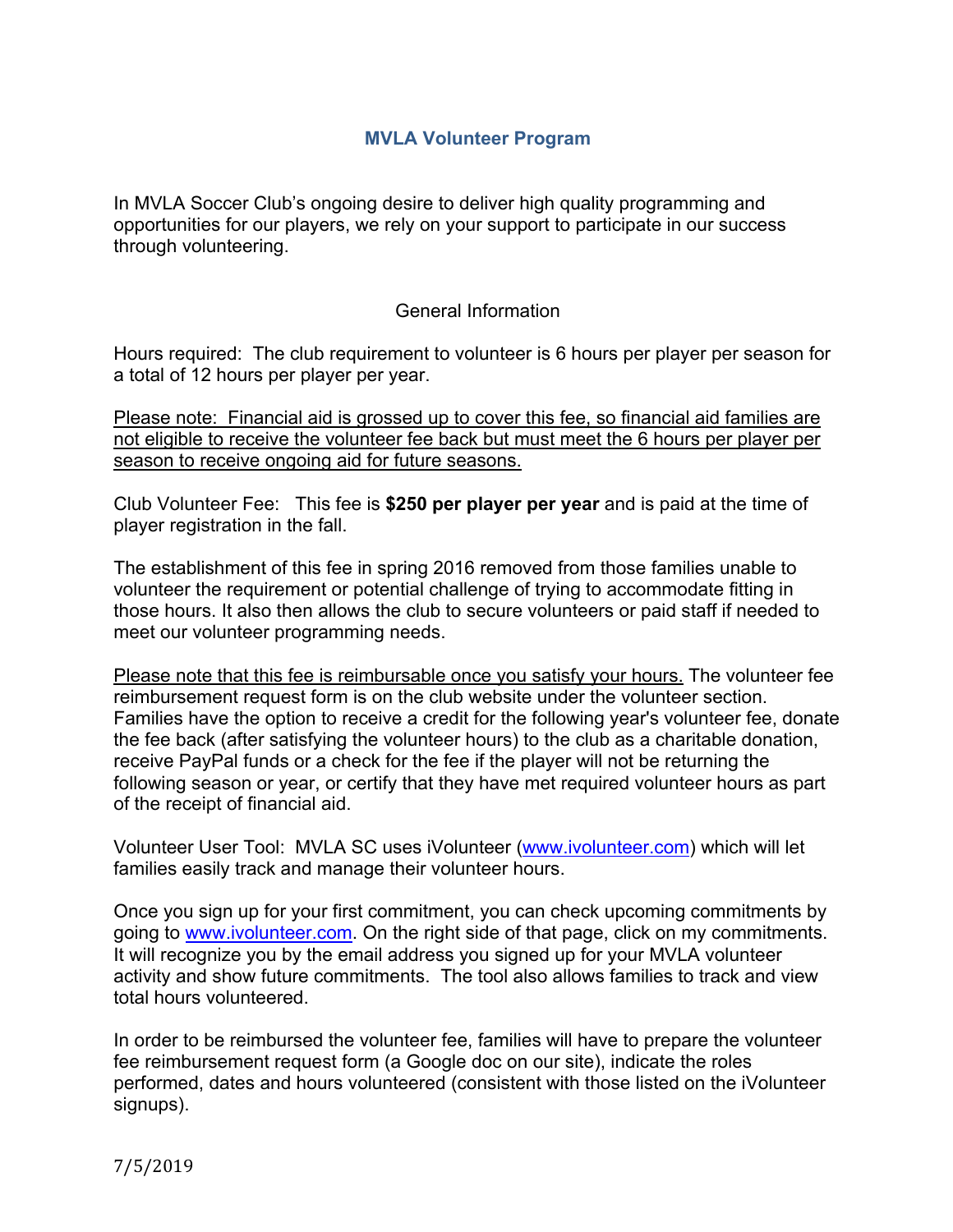Volunteer opportunities will be posted on an ongoing basis on the MVLA website. Opportunities will be available in a wide range of areas including: field lining, tournament assistance, special event support, spirit wear sales and tryout help.

Parents may still satisfy their volunteer requirement as well by supporting a team for which they have a child playing in a manager capacity.

In addition to the manager role, a team can have up to 3 of the following roles that can account for 6 hours of volunteer time per season per player. A manager must approve which 3 are relevant for his/her team. The roles must be significant for that team (travel coordination is not a necessary role for a younger team where no traveling is involved so this would not be considered a significant role for this team).

- 1) registration for leagues and tournaments
- 2) game scheduling and ongoing communication throughout the season
- 3) budget/treasurer for team
- 4) travel coordination for traveling teams (booking hotels, arranging team dinners…)

To certify these hours have been met, the parent volunteer will submit the reimbursement form indicating team name and role performed for that team.

NOTE: These are the only four team roles that count towards satisfying the club requirement and thus be eligible for reimbursement. Families who bring the team bench, tent, help with warm ups, arrange for tournaments accommodations, team meals or social events, do not satisfy this requirement. Those roles are solely dedicated to supporting your child's team. To avoid any confusion on volunteer reimbursements, we recommend that the parent volunteers supporting a team sort out in advance who is claiming credit for which manager role to avoid confusion.

# **Ongoing Volunteer Opportunities**

Field Management

### **Field management includes a variety of roles including the following:**

Field Baselining – This role involves initial field measurement, layout and lining of fields and counts for 4 hours of volunteer time. Baselining happens twice a year, typically in mid-August and mid-March. At the start of each season, a small team of volunteers (4 to 6 people) will be needed to measure, layout and paint each field to required size specifications. Each team of volunteers will baseline 2 to 4 fields at no more than 2 locations and will take up to 4 hours. Timeframe: Based on field permits which regulates our access to the fields and the formation of small teams, this opportunity will need to happen on specific day and time, typically on a weekend but possibly mid-week in the late afternoon in mid- to late-August for the fall season and mid- to late-March for the spring season.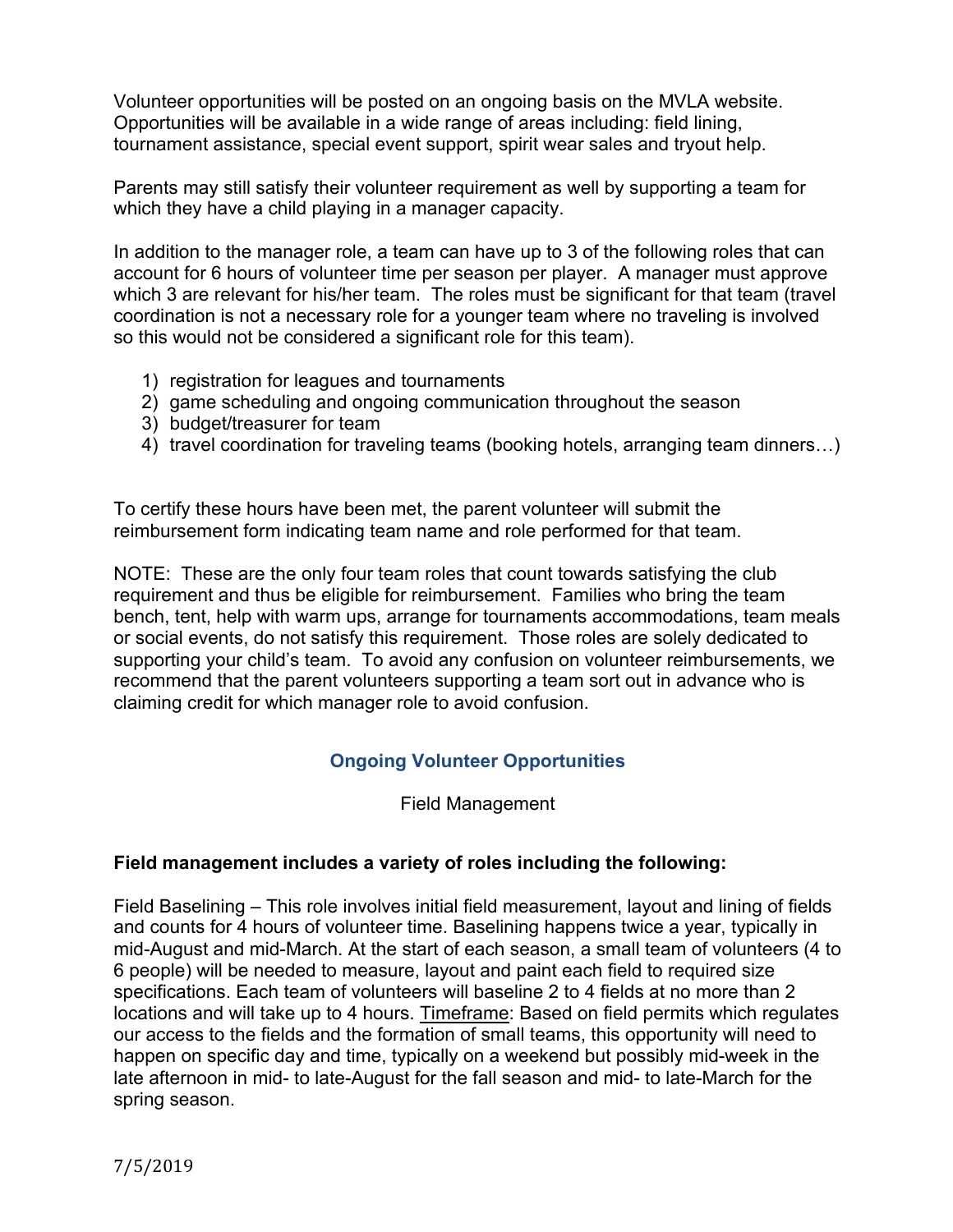Field Lining - This is an ongoing role weekly. Each of our grass fields must be lined during league play every Friday (usually late afternoon) during the season in anticipation of games to be played there over the course of the weekend. The lining role requires picking up and returning the lining equipment to a designated location in Los Altos and disposing of the empty paint cans. Accounting for the time to pick up the equipment, line the field and return it to the storage location, this volunteer need will count for 3 hours for each field lined. If you are unable to line the field you have signed up to line, you are responsible for finding a replacement to do so as the club is fined for fields not lined for weekend games. Timeframe: Each Friday, weekly throughout fall and spring seasons.

Inventory Management – We are looking to add inventory manager as a volunteer role to help our field manager (Drew Van Horne) keep track of the condition of equipment used for home games. Each field has some or all of the following items that MVLA owns -- flags, goals, goal weights and some bathroom keys for which it would be beneficial to have a volunteer or a group of volunteers keep track of the condition of the equipment. That group of volunteers will advise the field manager when items are missing, broken or otherwise in need of being replaced. This role involves being familiar with the equipment that should be at each field and checking on Friday afternoons to ensure everything needed for weekend games is available. If you identify issues with equipment, you will then contact the field manager to allow for time to have needed equipment to be put in place for weekend games. Your volunteer team would be responsible for picking up needed items from the field manager and getting them in place at the field storage location prior to the start of weekend games. Your volunteer team would be responsible for checking the field storage locations prior to the start of weekend games to ensure everything is in place. We anticipate that several families could share this role for a specific field (ideally one close to your home) and that you would sign on to do this role for the season. This role would count for 6 hours of volunteer time for each family involved for the entire season's efforts and we anticipate a group of families would "own" a field for a season and take care of these duties. Timeframe: Weekly during the season for which you volunteer (fall or spring), likely Friday afternoons.

Field Marshall – This role will be set up on an as-needed basis at our turf fields to facilitate adherence to field rules. Rules for each field will be part of the volunteer spot for the field assigned. Rules for which parent volunteers typically need to enforce are no dogs allowed at field, only water on field and no chairs on the turf or track.

### Spirit Wear Sales

MVLA gear/spirit wear opportunities happen throughout the year and oftentimes are held at a location or venue where there are lots of MVLA families (be that at Shoreline or Foothill on a couple of evenings when many of the older teams practice), Soccer Night, Picture day, etc. These opportunities will typically involve picking up gear, helping set up, sell and put away gear from specific events. Timeframe: Ongoing opportunities throughout the year, at designated fields or other MVLA events.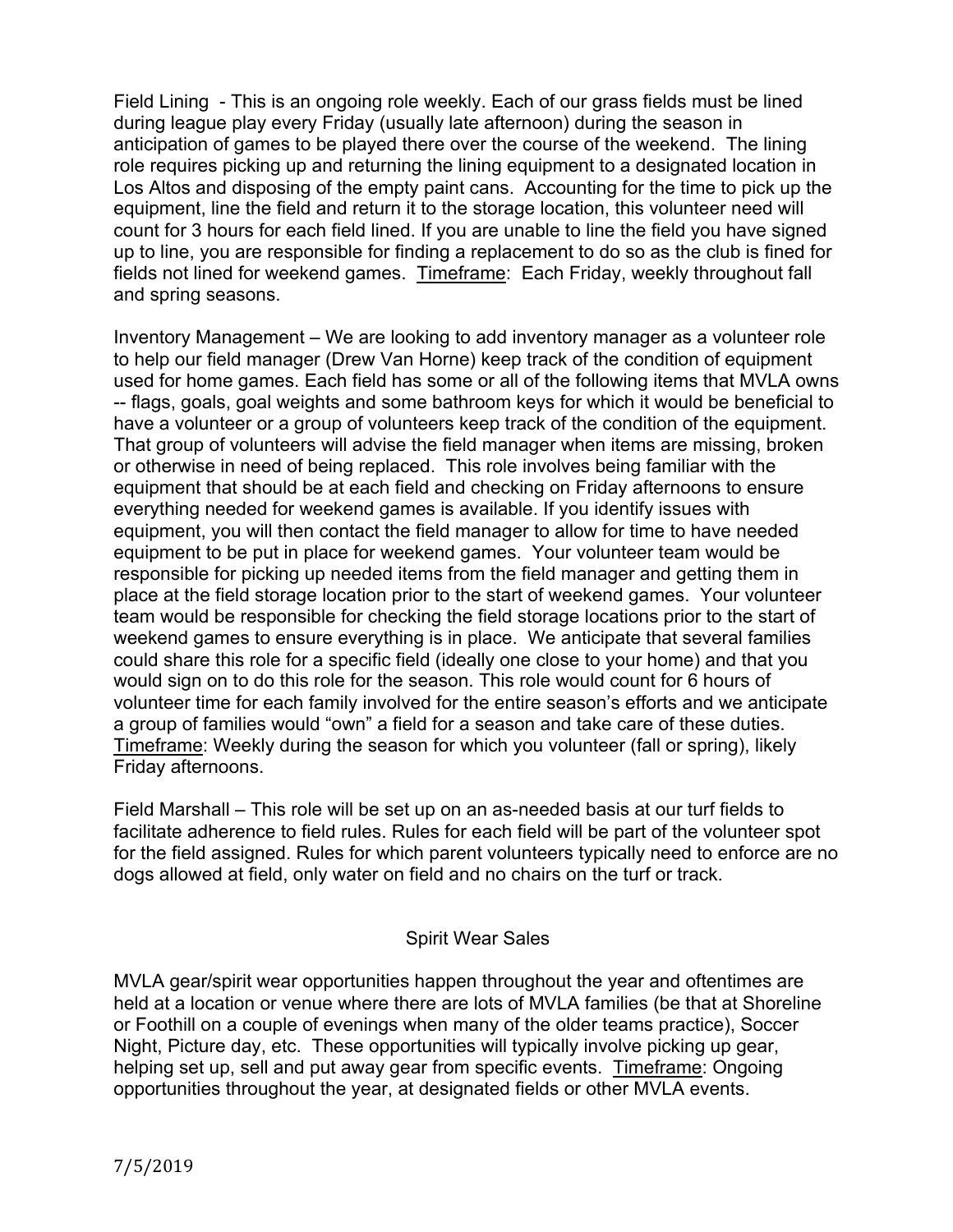MVLA Golf Classic and Dinner Auction (held annually in fall)

The golf tournament, an important social and fundraising event for the club, is held annually (usually, early Nov).

Volunteer opportunities on the day of the event will include set up, check in (separate opportunities for golf event and auction event), hole in one verification, raffle ticket sales, auction support, cashier and more. Most of the volunteer slots will be for a 2 hour window and you are welcome to sign up for multiple slots if that works for you. Volunteer opportunities on the event day can run from 8 a.m. – 10 p.m.

Pre-event responsibilities for which we need volunteers are sponsor solicitation, donation solicitation, donation packaging (creating baskets of related items to auction on event day), bid sheet preparation, planning and logistical support and more. Timeframe: Planning/logistical support – summer through October, with the bulk of volunteers needed for event day itself.

We are actively seeking sponsors at levels from \$350 (name assigned to a hole on the golf course) up to \$6,000, essentially a signature sponsor.

MVLA Soccer Night (held annually in May)

Soccer night (also known as senior night) is a club-wide celebration of our graduating senior high school players and features approximately 30-40 volunteer opportunities in the following areas – event set up, event clean up, concessions sales, photographer, videographer, spirit wear sales, field marshal, signage/posters for event, check in and more. Timeframe: May

Picture Day (September annually)

Annual club picture day is usually held in September. Volunteer roles available this day will be checking teams in before photo appointments and ensuring they have completed the photographer provided info.

College Commitment Celebration (March/April annually)

Annual event at which seniors sign letter of intent for institutions to which they are committing to play collegiate soccer. Volunteer opportunities include decorations, event set up, photographer, videographer, refreshments and clean up.

Team Management (Ongoing roles)

This responsibility includes a variety of roles which one person as the team manager can handle or can be delegated to multiple parents, each of whom would credit towards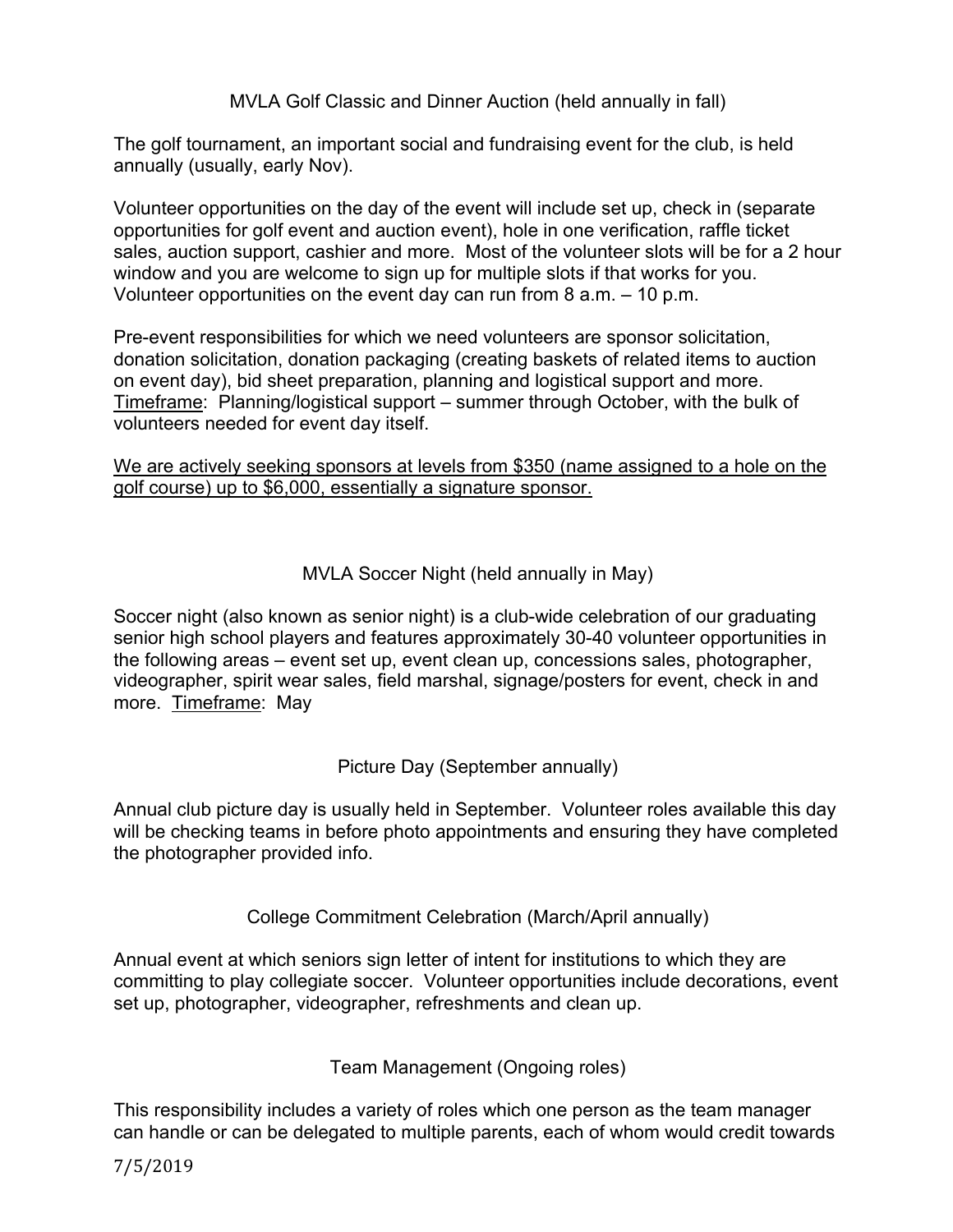club volunteer hours required in the roles described previously for supporting a team.

Timeframe: Registration – June/July for fall; Feb/March for spring, similar for treasurer in terms of setting up budget and communication of fees with parents; ongoing for fee collection and reimbursement; game scheduler – late Aug/Sep for fall; March/early April for spring

## Tournament Hosting (April, August, October and December)

MVLA participates in tournament hosting several times throughout the year, typically in late April for the MVLA-Sponsored Bay Area Spring Cup event, mid August in support to the Stanford Soccer Club for the Stanford Summer Classic, late October for the MVLA-Sponsored Bay Area Fall Cup and early December for the MVLA-Sponsored Bay Area Winter Cup. Tournament hosting involves field set up and clean up, but also may involve a wide range of other volunteer opportunities, most of which would be available on the days the tournament games are being played.

Volunteer opportunities available include: field set up before games start each day and clean up at the end of each day of play; other possibilities may be for player check in/field marshal. Timeframe: For those interested in taking on a more substantive role or learning the ropes of helping run the event, there is also a full day opportunity for each event day for a field coordinator who will work with the club's tournament coordinator/head marshal to oversee volunteers at a designated site.

## Tryout Help

Volunteers will be needed to check in tryout participants and completion of required forms/information. Timeframe: April/May for spring and December/January for fall.

# **Frequently asked questions**

 $\geq$  Can my volunteer hours/time be prorated, e.g., I volunteered 4 hours, does that mean I get 2/3 of the volunteer fee (4/6) back.

No, the volunteer requirement is 6 hours per player per season for the \$250 volunteer fee reimbursement per player per year.

Non financial -aid families seeking certification must have satisfied the volunteer hours and provided documentation reflecting those hours before submitting the request. Financial aid families must meet the volunteer hour requirement in order to maximize aid receipt. At the present time, aid families are not eligible to receive this fee back. We are evaluating changing that aspect in the future.

 $\triangleright$  I volunteered a lot last season. Does that count or carry forward?

At the present time, it does not but we are looking to streamline this so all volunteer hours (regardless of the season in which they were performed) count towards satisfying